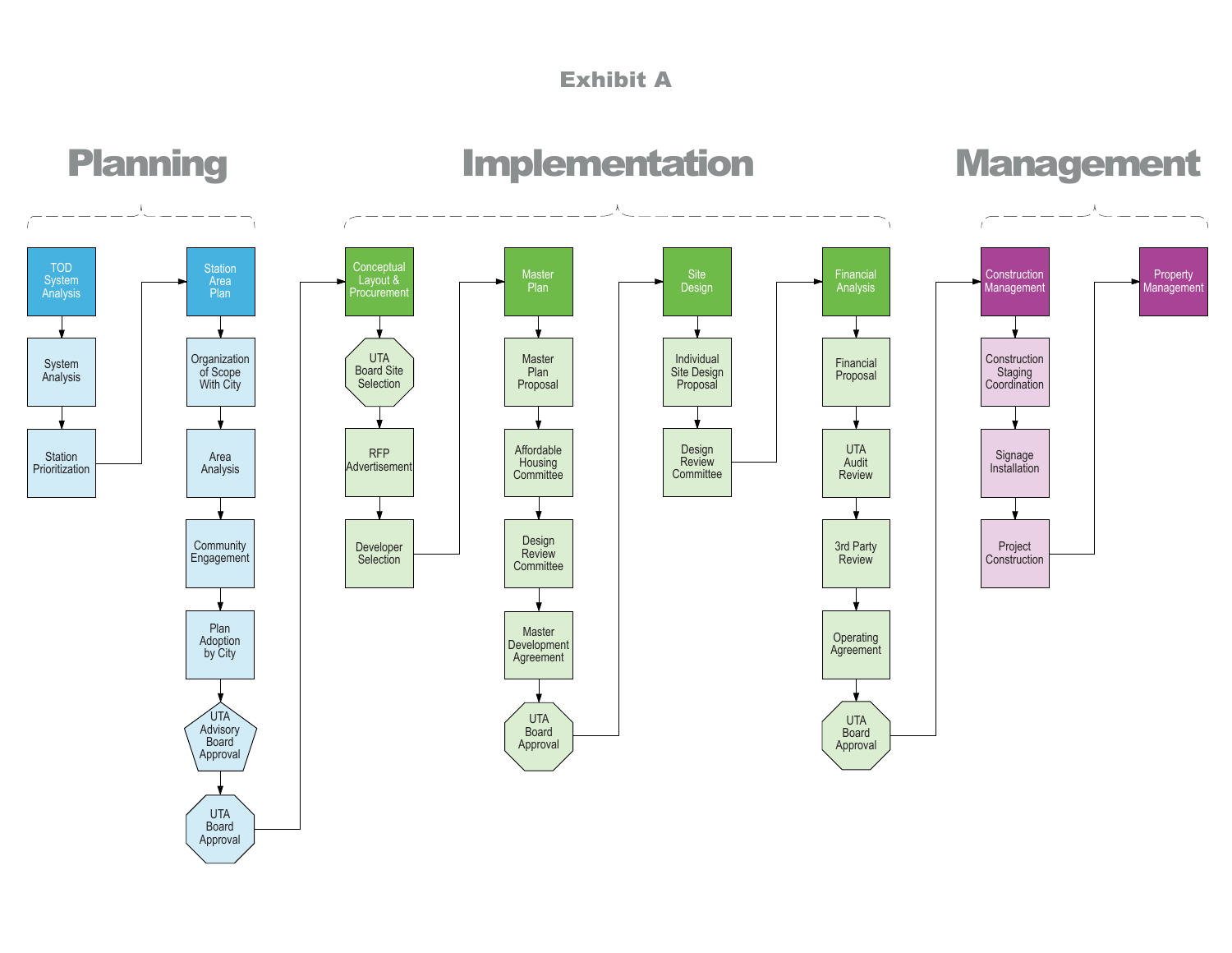| Date      | Item                                                                            | <b>Detail</b>                                                                                                                                                                                                                                                         | <b>Board of</b><br><b>Trustees</b> | Local<br>Advisory<br><b>Board</b> | Staff/<br>Selection<br><b>Committee</b> |
|-----------|---------------------------------------------------------------------------------|-----------------------------------------------------------------------------------------------------------------------------------------------------------------------------------------------------------------------------------------------------------------------|------------------------------------|-----------------------------------|-----------------------------------------|
| 9-Jan     | <b>Discussion Item - TOD Policy &amp;</b><br><b>Process</b>                     | Discuss changes to TOD Policy since board adoption<br>- changes are necessitated due to new board organization<br>Review process for preparing sites for development,<br>selecting sites and development partners, seeking<br>approvals                               | X                                  |                                   |                                         |
| $16$ -Jan | <b>Approval of TOD Policy</b>                                                   | Review and consider approval of TOD Policy<br>- Policy changes required to be approved by Local<br><b>Advisory Board</b>                                                                                                                                              |                                    | X                                 |                                         |
| $23$ -Jan | <b>Approval of TOD Policy</b>                                                   | Review and consider approval of TOD Policy                                                                                                                                                                                                                            | X                                  |                                   |                                         |
| 30-Jan    | <b>Discussion Item - System Analysis</b><br><b>Tool</b>                         | Discuss purpose of TOD System Analysis tool, criteria, and<br>proposed criteria weighting                                                                                                                                                                             | X                                  |                                   |                                         |
| 13-Mar    | <b>Approval of Station Area Plans</b>                                           | Statute requires all TOD plans to be approved by the Local<br><b>Advisory Board</b><br>Local Advisory Board will consider all completed Station<br>Area Plans for approval.                                                                                           |                                    | X                                 |                                         |
| 20-Mar    | <b>Approval of Station Area Plans</b><br><b>Results of System Analysis Tool</b> | TOD Policy requires the Board of Trustees to approve all<br><b>Station Area Plans</b><br>Approved Station Area Plans make sites eligible for<br>selection, based on information from the TOD System<br><b>Analysis Tool</b><br>Discuss results of prioritization tool | X                                  |                                   |                                         |
| 27-Mar    | <b>Site Selection &amp; RFQP Authorization</b>                                  | Statute requires that sites be selected by the Board of<br><b>Trustees</b><br>Select TOD sites<br>Authorize staff to issue Request for Qualifications &<br><b>Proposals</b>                                                                                           | X                                  |                                   |                                         |
| 29-Mar    | <b>Issue RFQPs</b>                                                              | Criteria for development partner selection will be based<br>on findings of applicable Station Area Plans                                                                                                                                                              |                                    |                                   | X                                       |
| 30-Apr    | Proposals Due & Reviewed by<br><b>Selection Committee</b>                       | Selection Committee is made up of UTA and MPO staff,<br>representatives from applicable community, and other<br>stakeholders as needed                                                                                                                                |                                    |                                   | X                                       |
| 7-May     | <b>Developer Selection</b>                                                      | Selection Committee meets to review proposals and<br>select development partner                                                                                                                                                                                       |                                    |                                   | X                                       |
| 31-May    | <b>Execution of Exclusive Negotiation</b><br>Agreement                          | ENA's govern the due diligence, negotiation, and<br>entitlement period in preparation for an approved Master<br>Plan and Master Development Agreement                                                                                                                 |                                    |                                   | X                                       |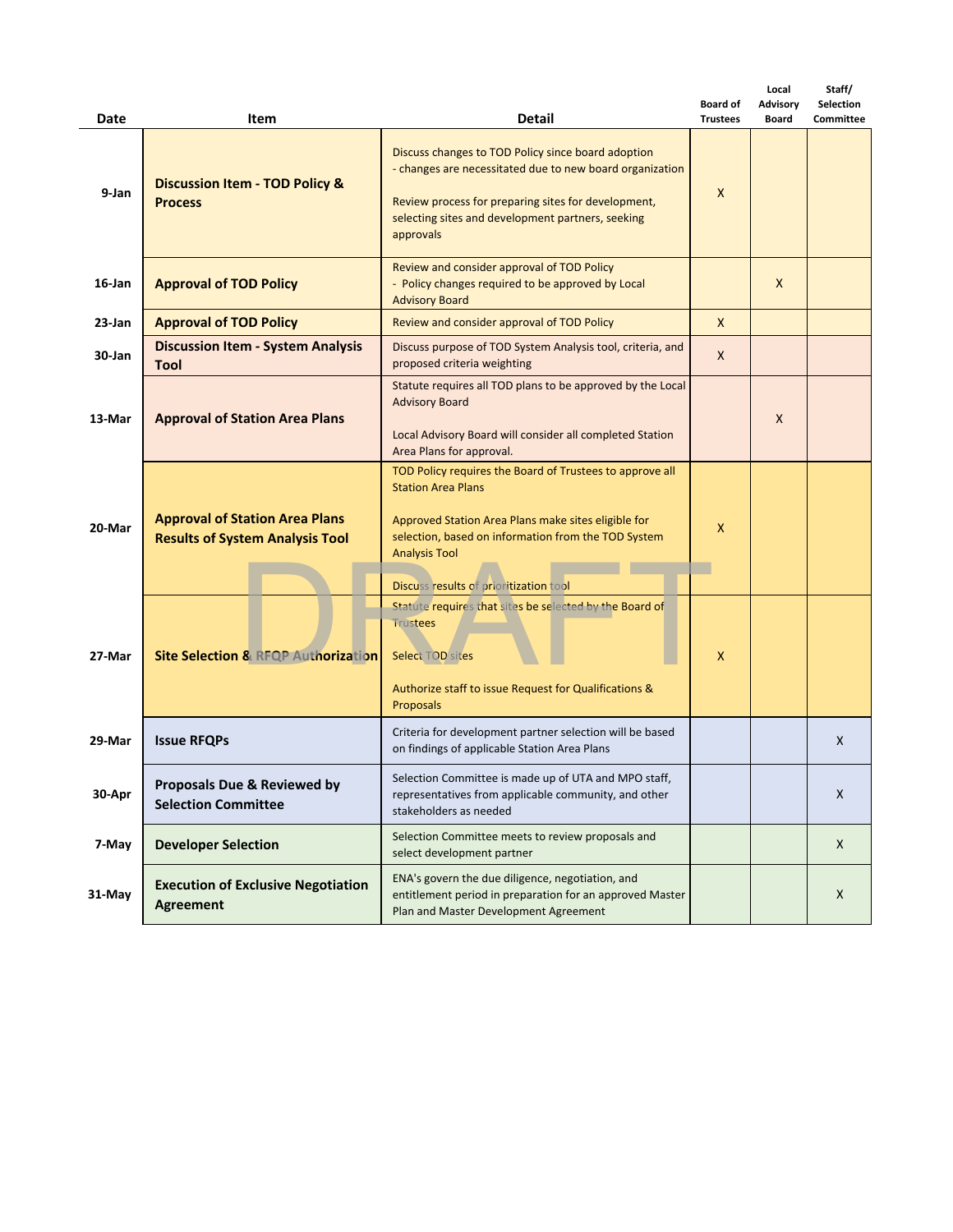**Pay Grade MIN MID MAX Job Code Job Title EX \$130,501.28 \$181,116.00 \$231,730.72 \$62.74 \$87.08 \$111.41** EX1011 Chief Financial Officer EX1013 Chief Operating Officer EX1037 Chief People Officer EX1038 Chief Safety&Sec and Tech Ofc EX1039 Chief Service Development Ofc EX1040 Chief Comms &Marketing Officer **O \$117,752.96 \$160,282.72 \$202,814.56 \$56.61 \$77.06 \$97.51** MG2074 Sr Program Mgr, EngProject Dev MG2114 Director of Asset Management MG2120 Director of Capital Projects MG2129 IT Director MG4015 Regional GM Mt. Ogden BU MG4016 Regional GM Timpanogos BU MG4017 Special Services GM MG4022 Regional GM Salt Lake BU MG4025 Commuter Rail General Manager MG4026 Light Rail General Manager MG4915 Acting Regional GM Mt Ogden BU PR4005 Senior Counsel- Contracts **N \$99,996.00 \$133,548.48 \$167,100.96 \$48.08 \$64.21 \$80.34** MG2033 Chf of Police - Pub Safety Mgr MG2068 Comptroller MG2076 SrMgr Budget&FinancialAnalysis MG2089 Sr Supply Chain Manager MG2108 Government Relations Director MG2110 Director of Planning MG2113 Communications Director MG2116 **IT Network Support Mgr** MG2123 Sr Mgr Ops Analysis &Solutions MG2126 Apps Support & Dvlpment Sr Mgr MG2130 Sr Mar Culture and Talent Dev MG2133 Dir HR Svcs & Labor Relations MG2134 Director Total Rewards MG2140 Dir Innovat Mobility Solutions MG2143 Sr Counsel- Managing Attorney MG2148 Prog Mgr-Env,Grants,Proj Contr MG2933 Acting Police Chief MG2940 Acting Dir Innov Mobility Sol PR3083 Sr Dev Program Engineer PR4003 Senior Counsel TL3018 Sr Database Administrator TL3020 JDE ERP Sr Developer TL3023 Sr App Dev Engr-Architect

**Date Printed: 01/09/2019**

**M \$85,488.00 \$112,168.16 \$138,850.40**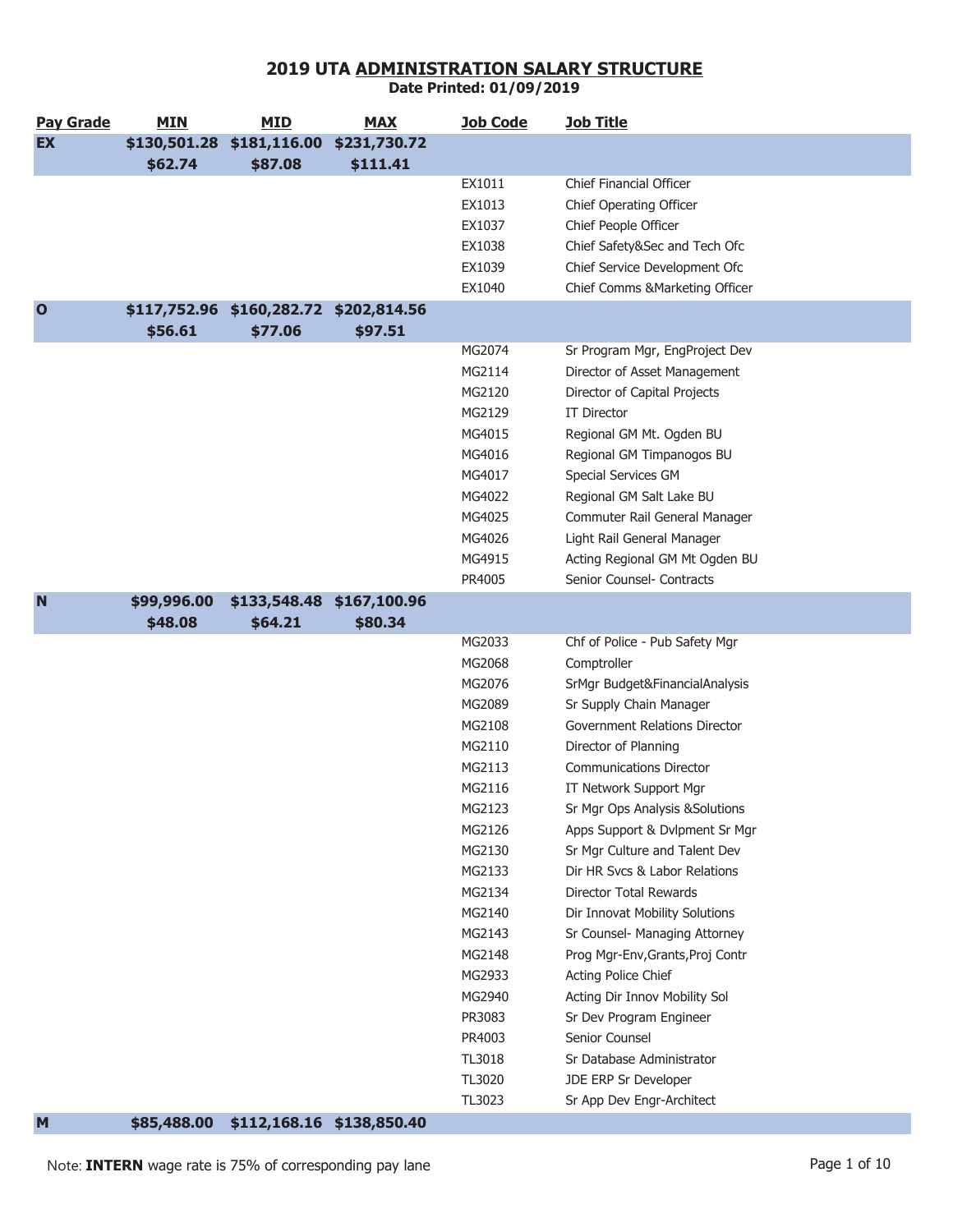| <b>Pay Grade</b> | <b>MIN</b>  | <b>MID</b>  | <b>MAX</b>   | <b>Job Code</b> | <b>Job Title</b>                |
|------------------|-------------|-------------|--------------|-----------------|---------------------------------|
|                  | \$41.10     | \$53.93     | \$66.76      |                 |                                 |
|                  |             |             |              | MG1059          | Mgr Qual and Const Oversight    |
|                  |             |             |              | MG1060          | Program Mgr Innov Mobility Sol  |
|                  |             |             |              | MG2009          | Facilities Maintenance Manager  |
|                  |             |             |              | MG2010          | Manager of Rail Operations      |
|                  |             |             |              | MG2013          | Mgr Light Rail Vehicle Maint    |
|                  |             |             |              | MG2014          | Mgr of Public Rel & Marketing   |
|                  |             |             |              | MG2035          | Mgr of Civil Rights Compliance  |
|                  |             |             |              | MG2038          | Mgr Rail Technical Svcs & QA    |
|                  |             |             |              | MG2091          | Coordinated Mobility Manager    |
|                  |             |             |              | MG2093          | Mgr Rail Plan/Perf, Proj Deliv  |
|                  |             |             |              | MG2094          | Mgr of CR Vehicle Maintenance   |
|                  |             |             |              | MG2100          | Mgr of IT Quality Assurance     |
|                  |             |             |              | MG2109          | Mgr Light Rail Operations       |
|                  |             |             |              | MG2118          | Sr Mgr- Real Estate and TOD     |
|                  |             |             |              | MG2125          | Comms & Deployment Mgr          |
|                  |             |             |              | MG2127          | Fare and BI Apps Mgr            |
|                  |             |             |              | MG2132          | Sr Mgr Workforce PI&Talent Acq  |
|                  |             |             |              | MG2135          | Mgr Rail Infrastructure Assets  |
|                  |             |             |              | MG2136          | Mgr Rail Systems Assets         |
|                  |             |             |              | MG2142          | Project Manager III             |
|                  |             |             |              | MG2145          | <b>Fares Director</b>           |
|                  |             |             |              | MG2146          | Mgr Commuter Rail Operations    |
|                  |             |             |              | MG2147          | Manager IT Project Mgmt Office  |
|                  |             |             |              | MG2149          | Mgr Business Development-Sales  |
|                  |             |             |              | MG2936          | Acting Mgr Rail Systems Assets  |
|                  |             |             |              | PR3057          | Assistant Corporate Counsel     |
|                  |             |             |              | PR3123          | Sr Civil Engineer               |
|                  |             |             |              | PR3149          | Civil Engineer III              |
|                  |             |             |              | SU3020          | Captain                         |
|                  |             |             |              | SU3025          | Radio and Comms Engr Supv       |
|                  |             |             |              | SU3026          | <b>Application Support Supv</b> |
|                  |             |             |              | SU3027          | Application Development Supv    |
|                  |             |             |              | TL2028          | Systems Support Analyst III     |
|                  |             |             |              | TL2046          | SharePoint Admin-Developer      |
|                  |             |             |              | TL3012          | Programmer Analyst III          |
|                  |             |             |              | TL3013          | Sr Information Security Admin   |
|                  |             |             |              | TL3021          | B.I. Architect-Programmer       |
| п                | \$73,582.08 | \$94,970.72 | \$116,359.36 |                 |                                 |
|                  | \$35.38     | \$45.66     | \$55.94      |                 |                                 |
|                  |             |             |              | MG1008          | Manager of Customer Service     |
|                  |             |             |              | MG1031          | Assistant Comptroller           |
|                  |             |             |              | MG1056          | Benefits & Compliance Mgr       |
|                  |             |             |              | MG1057          | Mgr Customer Experience         |
|                  |             |             |              | MG1058          | Mgr Ops-Maint Sys Arch & Sol    |
|                  |             |             |              | MG1915          | Acting Mgr LongRange StratPlan  |
|                  |             |             |              | MG2016          | Mgr Property Administration     |
|                  |             |             |              | MG2030          | Claims & Insurance Manager      |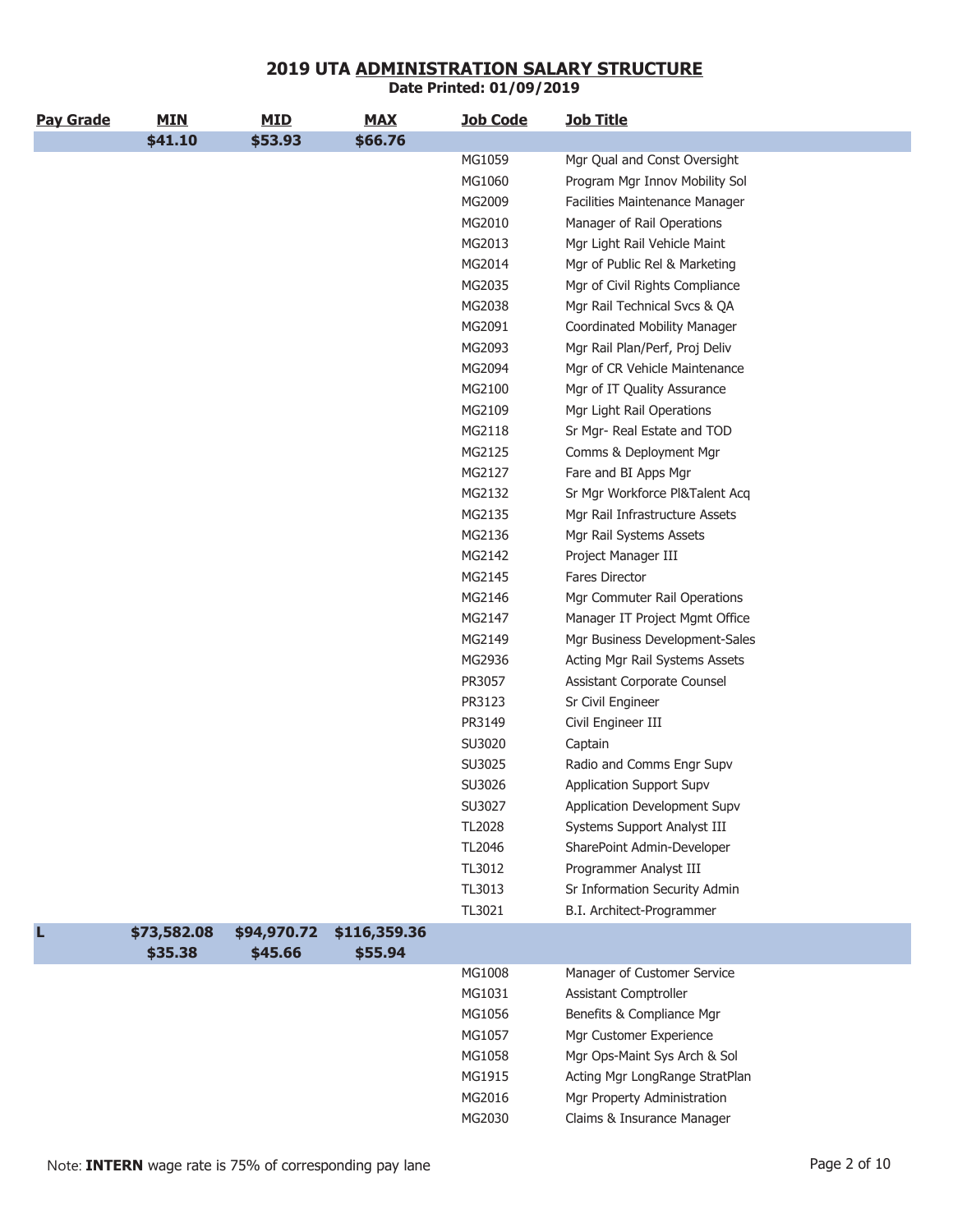| <b>Pay Grade</b> | <b>MIN</b>  | <b>MID</b>  | <b>MAX</b>  | <b>Job Code</b> | <u>Job Title</u>                     |
|------------------|-------------|-------------|-------------|-----------------|--------------------------------------|
|                  |             |             |             | MG2045          | Manager of Service Delivery          |
|                  |             |             |             | MG2054          | Manager of Right of Way Assets       |
|                  |             |             |             | MG2071          | Mgr Transit Communications Ctr       |
|                  |             |             |             | MG2075          | Mgr, Project Dev/Systems Plan        |
|                  |             |             |             | MG2083          | Mgr Service Planning                 |
|                  |             |             |             | MG2084          | Manager of Operations Planning       |
|                  |             |             |             | MG2090          | Mgr Procurement Grants/Contrac       |
|                  |             |             |             | MG2098          | Manager of Safety                    |
|                  |             |             |             | MG2105          | Mgr Vehicle Perf & Maintenance       |
|                  |             |             |             | MG2107          | Records Manager                      |
|                  |             |             |             | MG2111          | Director of Strat Board Opns         |
|                  |             |             |             | MG2115          | Mgr Ticket Vend Machine Assets       |
|                  |             |             |             | MG2128          | Mgr State of Good Repair             |
|                  |             |             |             | MG2139          | Mgr Veh Overhaul & Bus Support       |
|                  |             |             |             | MG2141          | Project Manager II                   |
|                  |             |             |             | PR2111          | Sr TAcq Full Cycle Recruiter         |
|                  |             |             |             | PR3013          | <b>Facilities Engineer</b>           |
|                  |             |             |             | PR3035          | Sr Media Relations Specialist        |
|                  |             |             |             | PR3078          | <b>EFC Data Analyst</b>              |
|                  |             |             |             | PR3104          | Sr Business Process Developer        |
|                  |             |             |             | PR3113          | Sr Compensation Analyst              |
|                  |             |             |             | PR3116          | Data WH &Bus Intel Sys Analyst       |
|                  |             |             |             | PR3126          | <b>Sr Internal Auditor</b>           |
|                  |             |             |             | PR3128          | SrContinuousImprove Consultant       |
|                  |             |             |             | PR3140          | Sr Technical Business Analyst        |
|                  |             |             |             | PR3147          | Sr Strategic Sourcing Spec           |
|                  |             |             |             | SU2052          | ERP Tech Sys Admin-SupplyChain       |
|                  |             |             |             | SU3006          | HRIS/Technology System Admin         |
|                  |             |             |             | SU3013          | Network Comm/Infra Supervisor        |
|                  |             |             |             | SU3019          | Fleet Engineering Admin              |
|                  |             |             |             | SU3024          | Business&Quality Analyst Supv        |
|                  |             |             |             | SU3028          | Supv Opns Business Systems           |
|                  |             |             |             | SU3030          | <b>Talent Acquisition Supervisor</b> |
|                  |             |             |             | SU3031          | Leadership Development Admin         |
|                  |             |             |             | SU3034          | <b>Bus Communications Supv</b>       |
|                  |             |             |             | TL2012          | Programmer Analyst II                |
|                  |             |             |             | TL2041          | Radio Systems Engineer Trainee       |
|                  |             |             |             | TL2042          | ERP Tech Sys Admin-Accounting        |
|                  |             |             |             | TL2044          | Maintenance Systems ERP Admin        |
|                  |             |             |             | TL2047          | ERP Tech Sys Admin-Developer         |
|                  |             |             |             | TL3005          | Systems Engineer                     |
|                  |             |             |             | TL3015          | Sr Tech Deploy Project Lead          |
|                  |             |             |             | TL3016          | Network Administrator III            |
| $\mathbf K$      | \$63,772.80 | \$81,057.60 | \$98,342.40 |                 |                                      |
|                  | \$30.66     | \$38.97     | \$47.28     |                 |                                      |
|                  |             |             |             | MG1014          | Asst Mgr of Service Delivery         |
|                  |             |             |             | MG1035          | Project Manager I                    |
|                  |             |             |             | MG1038          | Special Svc Program Mgr              |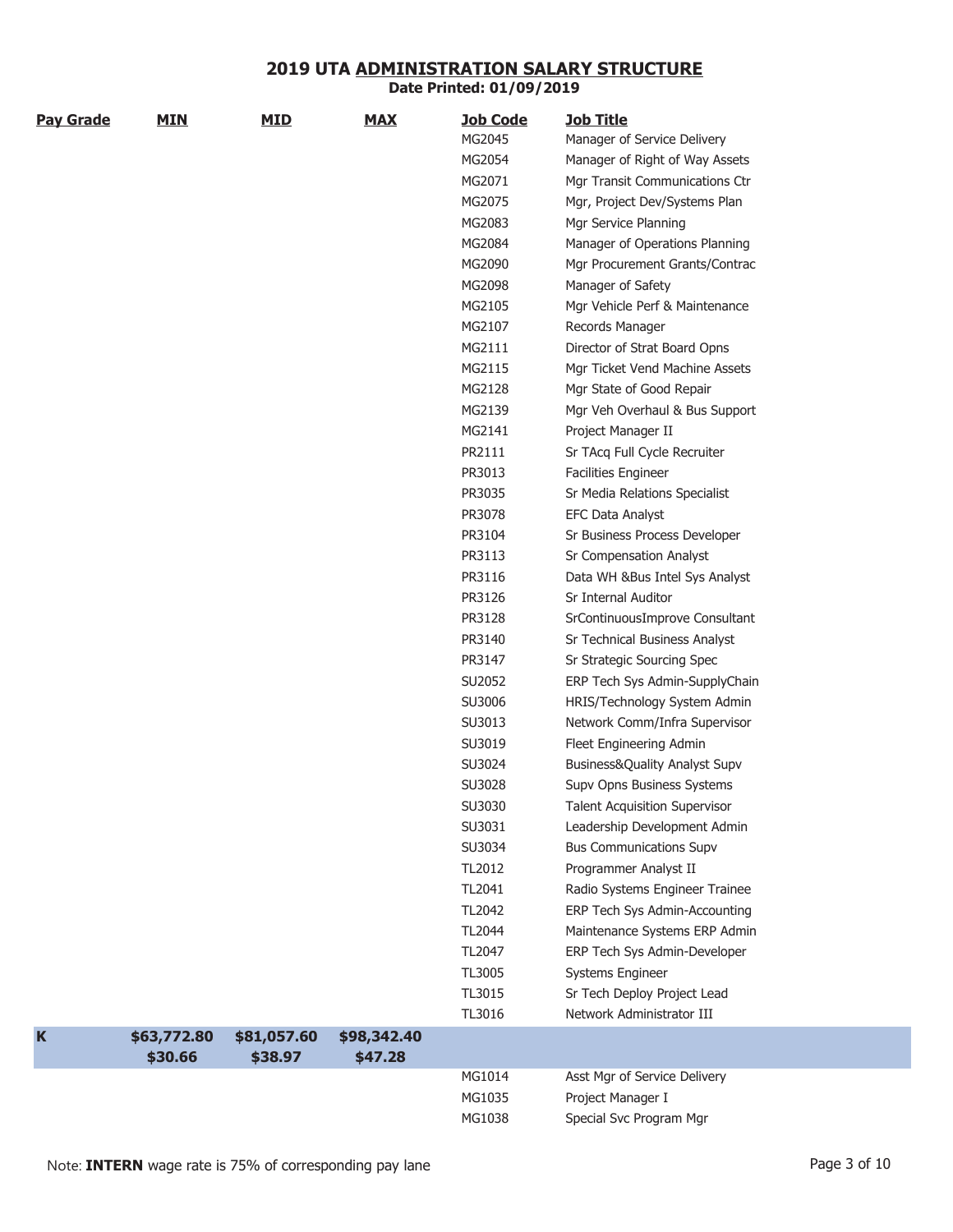| <b>Pay Grade</b> | <b>MIN</b> | <b>MID</b> | <b>MAX</b> | <b>Job Code</b>  | <u>Job Title</u>                                                 |
|------------------|------------|------------|------------|------------------|------------------------------------------------------------------|
|                  |            |            |            | MG1041           | Asst Mgr of Rail Operations                                      |
|                  |            |            |            | MG1044           | Warehouse & Inventory Opns Mgr                                   |
|                  |            |            |            | MG1045           | Manager of Security                                              |
|                  |            |            |            | MG1048           | Asst Mgr Light Rail Veh Maint                                    |
|                  |            |            |            | MG1050           | Asst Mgr of Svc Delivery (SS)                                    |
|                  |            |            |            | MG1052           | Asst Mgr CR Vehicle Maint                                        |
|                  |            |            |            | MG1053           | Asst Mgr Rail Infra Assets                                       |
|                  |            |            |            | MG1054           | Asst Mgr Rail System Assets-CR                                   |
|                  |            |            |            | MG1055           | Asst Mgr Rail System Assets-LR                                   |
|                  |            |            |            | MG1955           | Acting AM Rail Sys Assets-LR                                     |
|                  |            |            |            | PR2029           | <b>Communications Specialist</b>                                 |
|                  |            |            |            | PR2036           | Rail Service/Ops Sr Planner                                      |
|                  |            |            |            | PR2069           | Emergency Mgmt Program Mgr                                       |
|                  |            |            |            | PR2070           | Video Security Admin                                             |
|                  |            |            |            | PR2079           | Active Transportation Planner                                    |
|                  |            |            |            | PR2083           | Property Administrator II                                        |
|                  |            |            |            | PR2107           | <b>Internal Communications Spec</b>                              |
|                  |            |            |            | PR2108           | Sr Property Administrator                                        |
|                  |            |            |            | PR2110           | Civil Engineer II                                                |
|                  |            |            |            | PR3001           | Environmental Compliance Admin                                   |
|                  |            |            |            | PR3012           | Strategic Planner III                                            |
|                  |            |            |            | PR3018           | Claims Administrator                                             |
|                  |            |            |            | PR3024           | Civil Rts Compliance Ofc (ADA)                                   |
|                  |            |            |            | PR3026           | Grants Development Admin                                         |
|                  |            |            |            | PR3028           | Workers Compensation Admin                                       |
|                  |            |            |            | PR3036           | <b>Public Relations Specialist</b>                               |
|                  |            |            |            | PR3049           | <b>Sr Service Planner</b>                                        |
|                  |            |            |            | PR3050           | Sr Operations Planner                                            |
|                  |            |            |            |                  |                                                                  |
|                  |            |            |            | PR3053           | Project Control Specialist<br><b>Transit Asset Administrator</b> |
|                  |            |            |            | PR3089           |                                                                  |
|                  |            |            |            | PR3090<br>PR3091 | Sr Social Media Specialist                                       |
|                  |            |            |            |                  | NEPA Project Administrator                                       |
|                  |            |            |            | PR3103           | Sr Planning Researcher                                           |
|                  |            |            |            | PR3111           | Vehicle Procure/Comm Admin-Bus                                   |
|                  |            |            |            | PR3117           | EnvSteward&Sustain Planner III                                   |
|                  |            |            |            | PR3118           | Researcher- Innov Mobility Sol                                   |
|                  |            |            |            | PR3122           | <b>Strategic Sourcing Specialist</b>                             |
|                  |            |            |            | PR3127           | Opns Systems Admin-Specialist                                    |
|                  |            |            |            | PR3130           | Sr Org Development Consultant                                    |
|                  |            |            |            | PR3131           | Coord Mobility Grant Admin                                       |
|                  |            |            |            | PR3134           | Civil Rts Comp Ofc (TVI-DBE)                                     |
|                  |            |            |            | PR3136           | Sr BusinessProc Analytics Spec                                   |
|                  |            |            |            | PR3137           | Sr Financial Analyst                                             |
|                  |            |            |            | PR3138           | Sr Government Relations Spec                                     |
|                  |            |            |            | PR3139           | <b>GIS-Asset Administrator</b>                                   |
|                  |            |            |            | PR3141           | Proj Development Planner III                                     |
|                  |            |            |            | PR3142           | HR Business Partner                                              |

PR3143 RR Regulatory Compliance Spec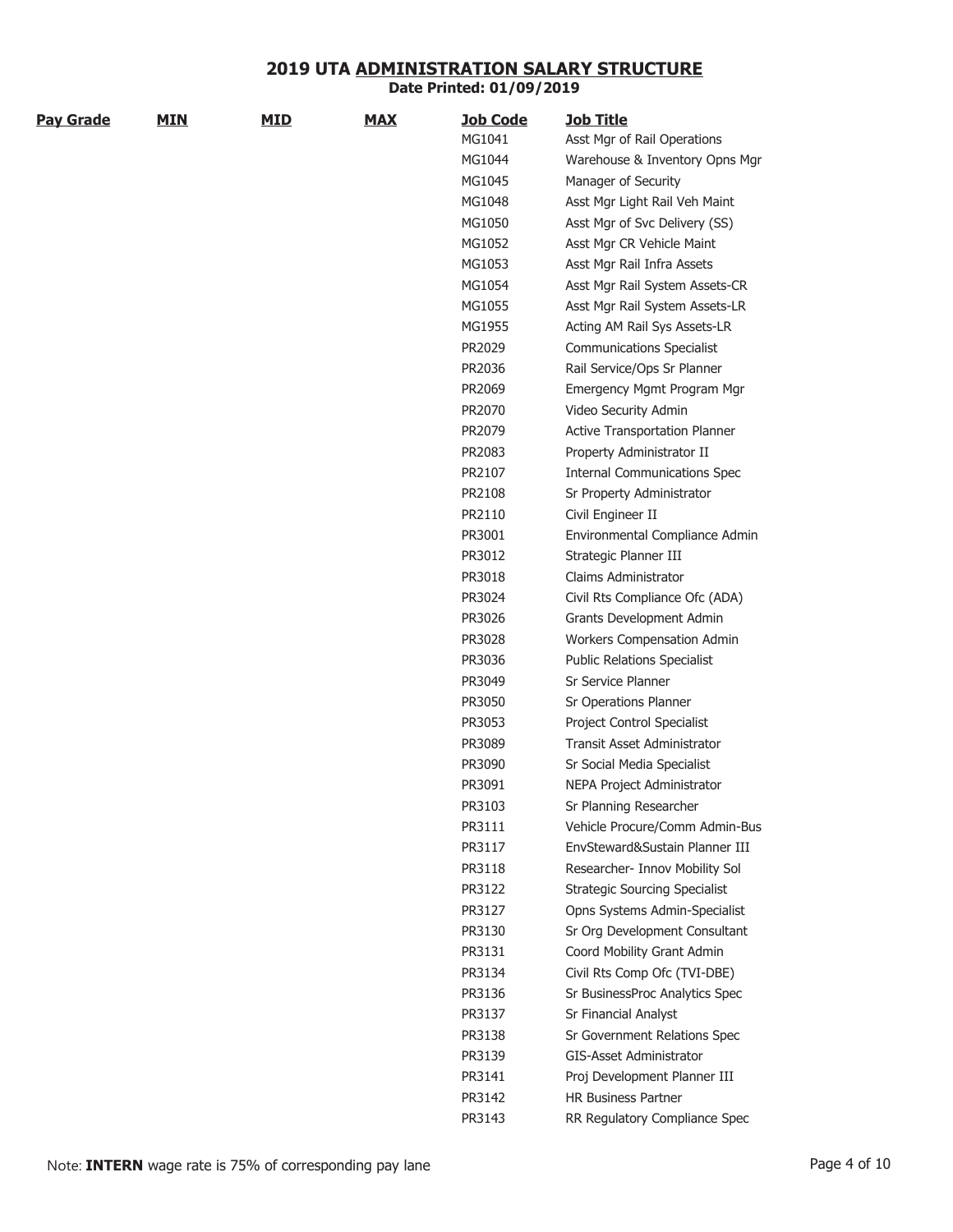|                  | <b>MIN</b>  | <b>MID</b>  | <b>MAX</b>  | <b>Job Code</b>  | <b>Job Title</b>                     |
|------------------|-------------|-------------|-------------|------------------|--------------------------------------|
| <b>Pay Grade</b> |             |             |             | PR3146           | Procurement & Contracts Spec         |
|                  |             |             |             | PR3148           | Sr Procurement & Contracts Spec      |
|                  |             |             |             | PR3153           | <b>Financial Svcs Administrator</b>  |
|                  |             |             |             | SU2018           | <b>Facilities Maint Supv</b>         |
|                  |             |             |             | SU2023           | <b>Technical Services Supervisor</b> |
|                  |             |             |             | SU2030           | Lieutenant                           |
|                  |             |             |             | SU2037           | <b>Transit Communications Supv</b>   |
|                  |             |             |             | SU2038           | <b>Technical Support Supervisor</b>  |
|                  |             |             |             | SU2056           | Senior Accountant                    |
|                  |             |             |             | SU2060           | Service Planning Supervisor          |
|                  |             |             |             | SU2062           | Coord Mobility Grant Admin           |
|                  |             |             |             | SU3001           | Rail Maintenance Supervisor          |
|                  |             |             |             | SU3002           | Maintenance Of Way Supervisor        |
|                  |             |             |             | SU3004           |                                      |
|                  |             |             |             | SU3005           | Maint Training Administrator         |
|                  |             |             |             |                  | Bus Opns Training Admin/Supv         |
|                  |             |             |             | SU3012           | Vanpool Fleet Maint Supervisor       |
|                  |             |             |             | SU3021<br>SU3033 | Light Rail-MOW Training Admin        |
|                  |             |             |             |                  | Talent Dev Program Advisor           |
|                  |             |             |             | <b>TL2008</b>    | Network Administrator II             |
|                  |             |             |             | TL2014           | Digital Media Specialist             |
|                  |             |             |             | TL2019           | Electronic Comms Team Leader         |
|                  |             |             |             | TL2025           | Tech Deploy Project Lead             |
|                  |             |             |             | TL2037           | Radio Comms Engr Tech II             |
|                  |             |             |             | TL2038           | Radio Comms Engr Tech III            |
|                  |             |             |             | TL2048           | <b>Information Security Analyst</b>  |
|                  |             |             |             | TL3006           | Fleet Engineer                       |
|                  |             |             |             | TL3009           | Sr Telecommunications Spec           |
| J                | \$55,660.80 | \$69,740.32 | \$83,819.84 |                  |                                      |
|                  | \$26.76     | \$33.53     | \$40.30     |                  |                                      |
|                  |             |             |             | MG1042           | Board Support Mgr                    |
|                  |             |             |             | PR2060           | Rail Opns Training Leader            |
|                  |             |             |             | PR2077           | Civil Engineer                       |
|                  |             |             |             | PR2080           | Coordinated Mobility Specialis       |
|                  |             |             |             | PR2082           | Property Administrator I             |
|                  |             |             |             | PR2084           | SS Delivery Systems Admin            |
|                  |             |             |             | PR2085           | <b>TOD Project Specialist I</b>      |
|                  |             |             |             | PR2086           | <b>TOD Project Specialist II</b>     |
|                  |             |             |             | PR2088           | Continuous Improve Specialist        |
|                  |             |             |             | PR2113           | Rail Quality Assurance Admin         |
|                  |             |             |             | PR2115           | Planning Researcher II               |
|                  |             |             |             | PR2117           | CI Specialist- Supply Chain          |
|                  |             |             |             | PR2118           | Fleet Vehicle Maint Admin- Bus       |
|                  |             |             |             | PR3014           | Contract Buyer                       |
|                  |             |             |             | PR3022           | <b>Internet Marketing Specialist</b> |
|                  |             |             |             | PR3032           | Maint Training Specialist            |
|                  |             |             |             | PR3043           | Rail Service Project Admin           |
|                  |             |             |             | PR3062           | Business and Quality Analyst         |
|                  |             |             |             | PR3070           | Safety Administrator-Const           |

**Date Printed: 01/09/2019**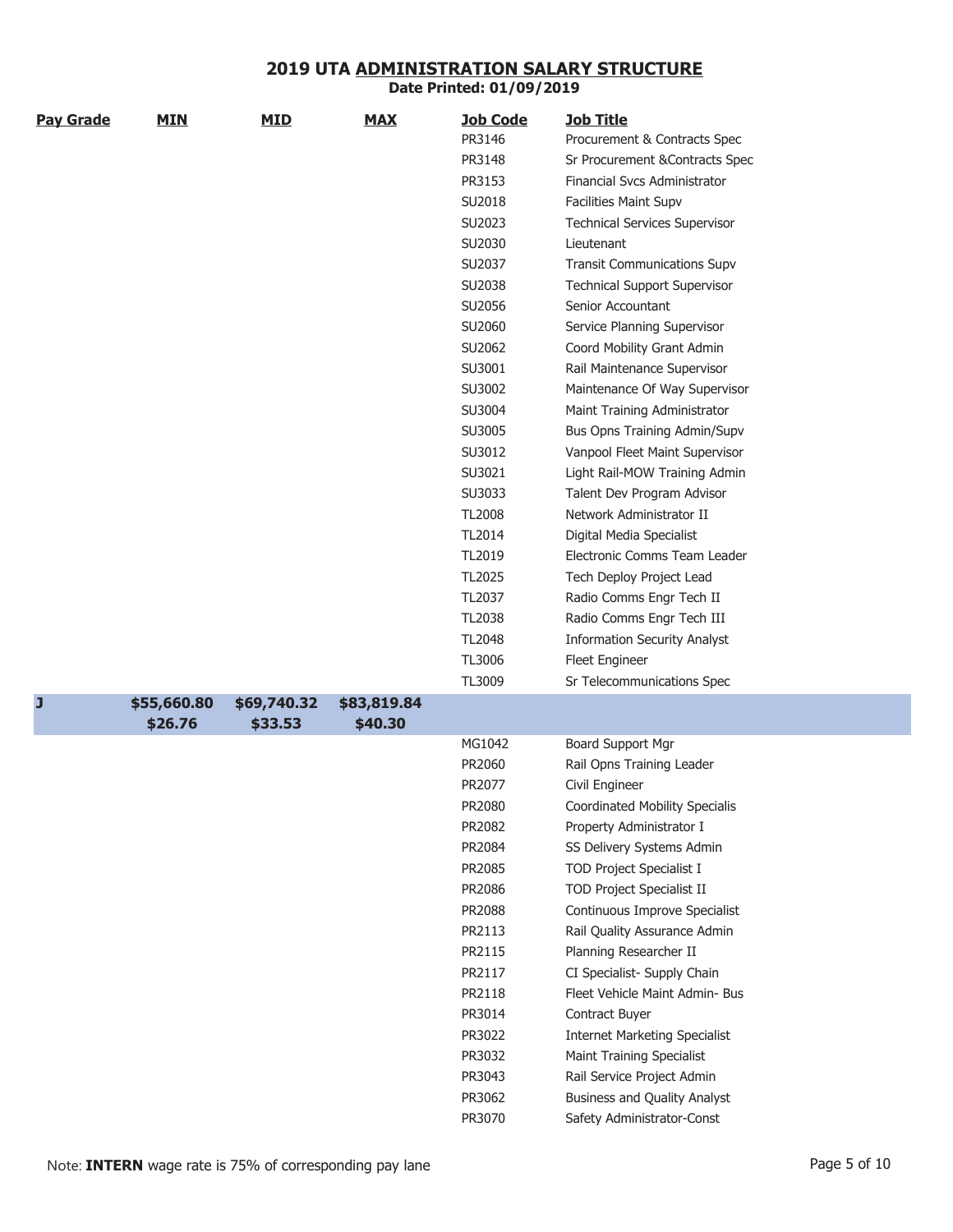| <b>Pay Grade</b> | <b>MIN</b>  | <u>MID</u>  | <b>MAX</b>  | <b>Job Code</b> | <b>Job Title</b>               |
|------------------|-------------|-------------|-------------|-----------------|--------------------------------|
|                  |             |             |             | PR3088          | Rail Maint Training Specialist |
|                  |             |             |             | PR3108          | Safety Admin - Transit System  |
|                  |             |             |             | PR3114          | Special Svcs Sr Planner        |
|                  |             |             |             | PR3120          | Corp Instructional Designer    |
|                  |             |             |             | PR3121          | Sr Buyer                       |
|                  |             |             |             | PR3132          | LR-MOW Instructional Designer  |
|                  |             |             |             | PR3145          | Strategic Culture Partner      |
|                  |             |             |             | PR3151          | People Office Strat Analyst    |
|                  |             |             |             | SP3020          | Commuter Rail Train Dispatcher |
|                  |             |             |             | SU2009          | <b>Operations Supervisor</b>   |
|                  |             |             |             | SU2010          | Downtown Operations Supervisor |
|                  |             |             |             | SU2011          | Light Rail Operations Supv     |
|                  |             |             |             | SU2014          | LRV Maint Supervisor           |
|                  |             |             |             | SU2015          | <b>Bus Vehicle Maint Supv</b>  |
|                  |             |             |             | SU2019          | <b>Accounting Supervisor</b>   |
|                  |             |             |             | SU2031          | Commuter Rail Veh/Maint Supv   |
|                  |             |             |             | SU2032          | Farebox Service Supervisor     |
|                  |             |             |             | SU2035          | Sergeant                       |
|                  |             |             |             | SU2041          | Rail Opns Training Leader      |
|                  |             |             |             | SU2042          | Commuter Rail OpsPersonnelSupv |
|                  |             |             |             | SU2044          | LRV Maint Supv-Team Mentor     |
|                  |             |             |             | SU2045          | LRV Maint Supv-BusinessAnalyst |
|                  |             |             |             | SU2046          | LRV Maint Supv-BusinessSolSpec |
|                  |             |             |             | SU2047          | LRV Maint Supv-QAQC Specialist |
|                  |             |             |             | SU2048          | LRV Maint Supv-TeamCoordinator |
|                  |             |             |             | SU2049          | LRV Maint Supv-Training Admin  |
|                  |             |             |             | SU2050          | LRV Maint Supv-Training Spec   |
|                  |             |             |             | SU2051          | LRV Maint Supv-BodyFabrication |
|                  |             |             |             | SU2053          | LRV Maint Supv-PartsToolsEquip |
|                  |             |             |             | SU2054          | Light Rail Controller Supv     |
|                  |             |             |             | SU2055          | LR Opns- Training Supv         |
|                  |             |             |             | SU2058          | Maintenance Analyst-Supervisor |
|                  |             |             |             | SU2059          | CR Veh Maint Training Leader   |
|                  |             |             |             | TL1009          | Systems Support Analyst I      |
|                  |             |             |             | TL2006          | Fleet Engineering Technician   |
|                  |             |             |             | TL2017          | Programmer Analyst I           |
|                  |             |             |             | TL2022          | Network Administrator I        |
|                  |             |             |             | TL2027          | Systems Support Analyst II     |
|                  |             |             |             | TL2033          | Network Specialist             |
|                  |             |             |             | TL2039          | Fleet Maintenance Tech-Analyst |
|                  | \$48,923.68 | \$60,486.40 | \$72,049.12 |                 |                                |
|                  | \$23.52     | \$29.08     | \$34.64     |                 |                                |
|                  |             |             |             | CL3001          | Assistant to President/CEO     |
|                  |             |             |             | CL3016          | Maintenance Control Analyst    |
|                  |             |             |             | CL3017          | Operations Dispatch Lead       |
|                  |             |             |             | CL3037          | Asst to Executive Director     |
|                  |             |             |             | CL3041          | CR Operations Scheduler        |
|                  |             |             |             | CL3042          | Executive Asst to Board Chair  |
|                  |             |             |             |                 |                                |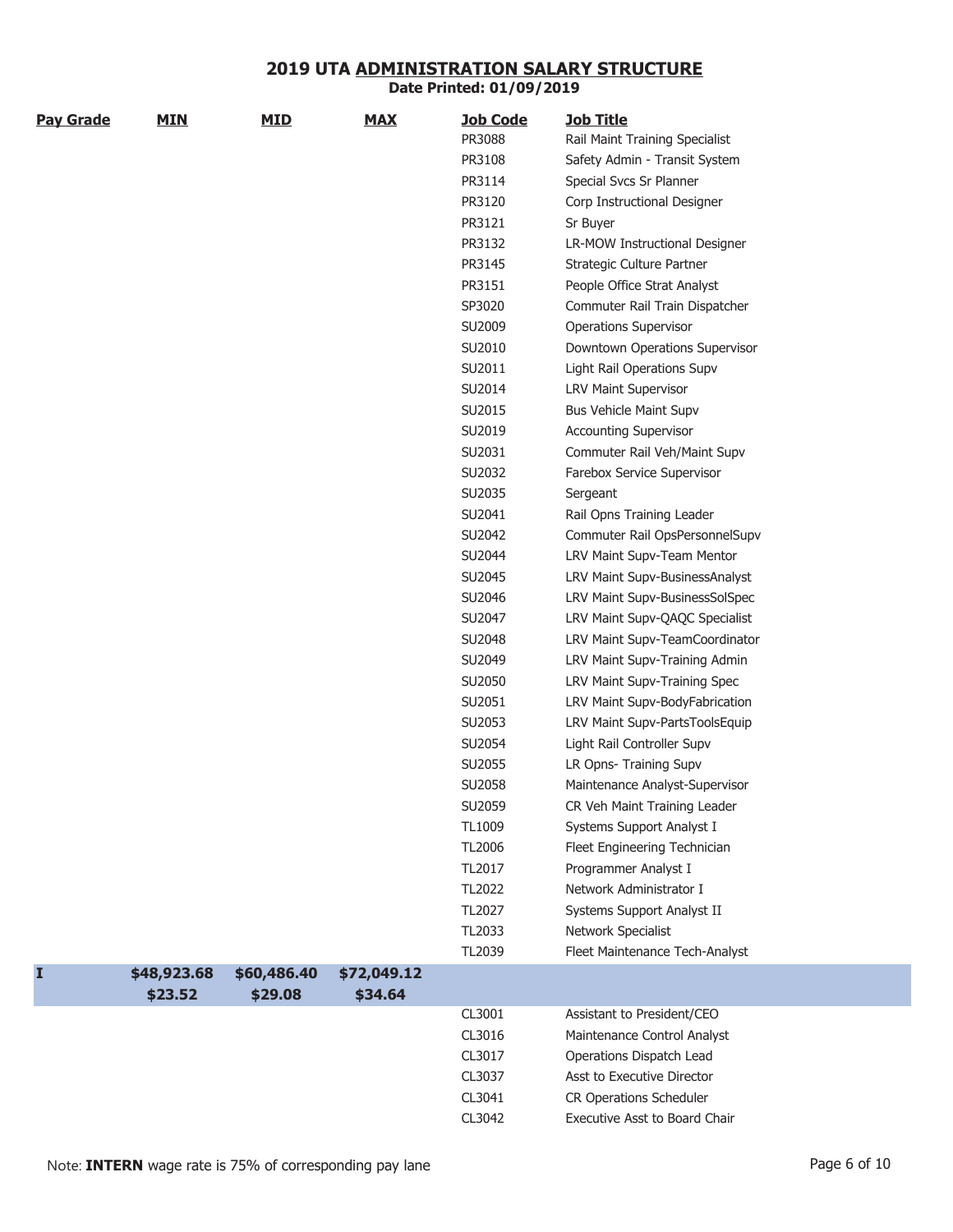| <b>Pay Grade</b> | <b>MIN</b>  | <b>MID</b>  | <b>MAX</b>  | <b>Job Code</b> | <b>Job Title</b>                     |
|------------------|-------------|-------------|-------------|-----------------|--------------------------------------|
|                  |             |             |             | CL3044          | <b>Executive Asst to Board</b>       |
|                  |             |             |             | PR1037          | <b>Talent Acquisition Specialist</b> |
|                  |             |             |             | PR2008          | Strategic Planner II                 |
|                  |             |             |             | PR2009          | Buyer                                |
|                  |             |             |             | PR2010          | Accountant                           |
|                  |             |             |             | PR2027          | Service Planner                      |
|                  |             |             |             | PR2028          | <b>Operations Planner</b>            |
|                  |             |             |             | PR2051          | <b>Facilities Technician</b>         |
|                  |             |             |             | PR2062          | Claims Adjuster                      |
|                  |             |             |             | PR2066          | Legal Assistant                      |
|                  |             |             |             | PR2075          | Maint Training Assistant Admin       |
|                  |             |             |             | PR2078          | Benefits Administrator               |
|                  |             |             |             | PR2087          | Commuter Rail Opns Trainer           |
|                  |             |             |             | PR2093          | Talent Acq FullCycle Recruiter       |
|                  |             |             |             | PR2095          | Graphic Art Specialist               |
|                  |             |             |             | PR2096          | EnvSteward&Sustain Planner II        |
|                  |             |             |             | PR2097          | Records Officer and Specialist       |
|                  |             |             |             | PR2098          | Bus Opns Training Asst Admin         |
|                  |             |             |             | PR2100          | Rail Service-Ops Planner             |
|                  |             |             |             | PR2102          | Special Svcs Planner                 |
|                  |             |             |             | PR2104          | People Ofc Training Asst Admin       |
|                  |             |             |             | PR2105          | Proj Development Planner II          |
|                  |             |             |             | PR2106          | Customer Experience Planner          |
|                  |             |             |             | PR2112          | Bus Opns Training Lead               |
|                  |             |             |             | PR2114          | Planning Researcher I                |
|                  |             |             |             | PR2116          | IT Apps & Tech Support Analyst       |
|                  |             |             |             | PR3063          | Sr Marketing Representative          |
|                  |             |             |             | PR3096          | Sr Marketing Specialist              |
|                  |             |             |             | SP3006          | Estimator                            |
|                  |             |             |             | SP3008          | Transit Police Officer III           |
|                  |             |             |             | SP3009          | Transit Police Officer IV            |
|                  |             |             |             | SP3011          | Flextrans Radio Control Coord        |
|                  |             |             |             | SP3013          | Sr Transit Comms Dispatcher          |
|                  |             |             |             | SU1003          | <b>Customer Service Supervisor</b>   |
|                  |             |             |             | SU1007          | ADA Evaluation Office Admin          |
|                  |             |             |             | SU1008          | Pass Facilities Road Crew Supv       |
|                  |             |             |             | SU1016          | Special Svc Scheduling Supv          |
|                  |             |             |             | SU2040          | Parts & Inventory Supervisor         |
|                  |             |             |             | SU2043          | Commuter Rail System Supv            |
|                  |             |             |             | TL2015          | Electronic Communications Tech       |
|                  |             |             |             | TL2034          | Revenue Equipment Maint Tech         |
|                  |             |             |             | TL2035          | Lead Technology Support Spec.        |
|                  |             |             |             | TL2036          | Radio Comms Engr Tech I              |
| H                | \$43,542.72 | \$52,881.92 | \$62,223.20 |                 |                                      |
|                  | \$20.93     | \$25.42     | \$29.92     |                 |                                      |
|                  |             |             |             | CL3003          | Production Control Specialist        |
|                  |             |             |             | CL3004          | <b>Warranty Claims Specialist</b>    |
|                  |             |             |             | CL3005          | Materials/Inv Control Analyst        |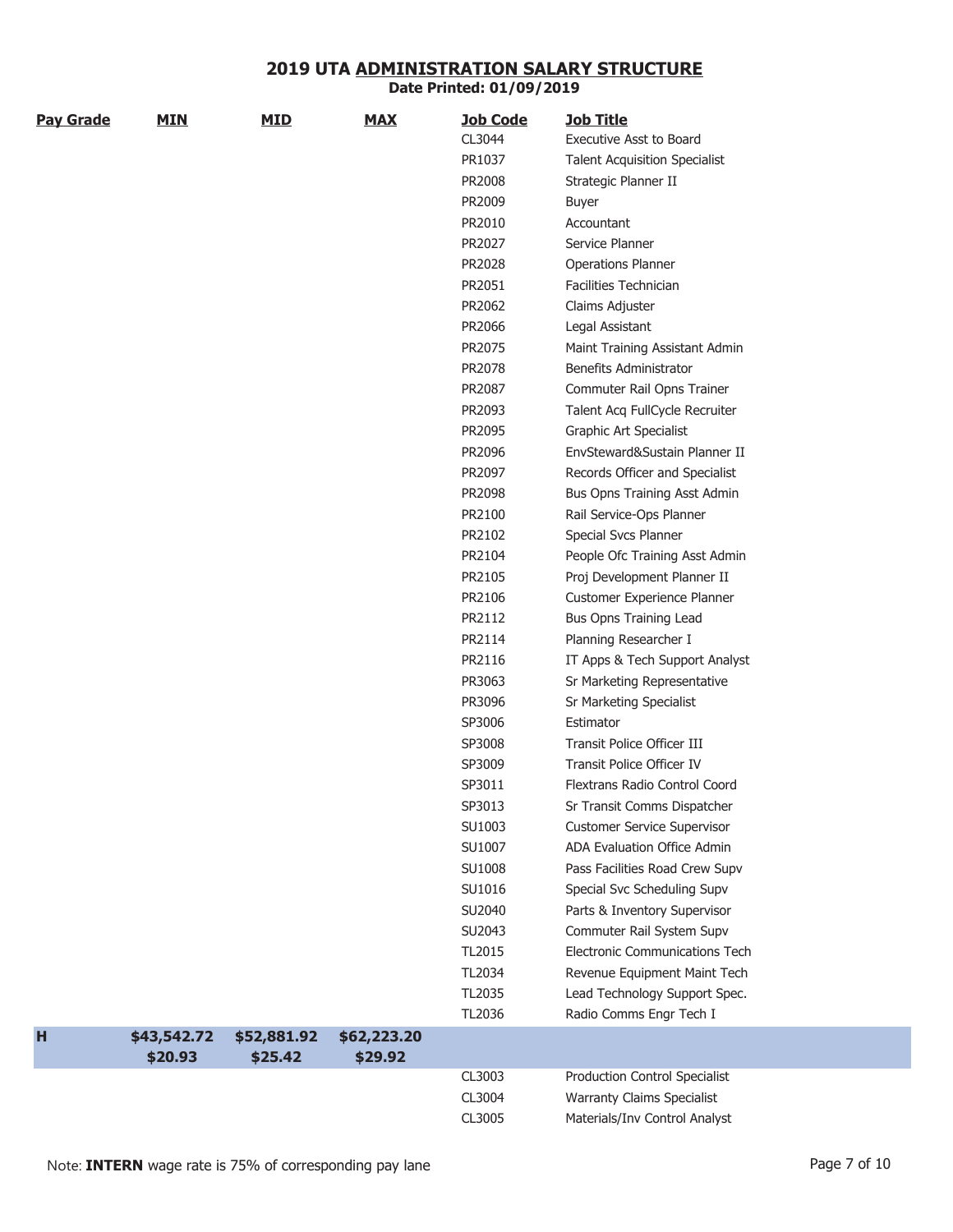| <b>Pay Grade</b> | <b>MIN</b>  | <u>MID</u>  | <b>MAX</b>  | <b>Job Code</b> | <b>Job Title</b>                     |
|------------------|-------------|-------------|-------------|-----------------|--------------------------------------|
|                  |             |             |             | CL3007          | Vanpool Maintenance Specialist       |
|                  |             |             |             | CL3018          | Sr Office Specialist- Finance        |
|                  |             |             |             | CL3019          | Sr Office Spec- Mt Ogden BU          |
|                  |             |             |             | CL3021          | Sr Office Specialist- SLBU           |
|                  |             |             |             | CL3022          | Sr Office Specialist- SSvc BU        |
|                  |             |             |             | CL3023          | Sr Office Spec- Timpanogos BU        |
|                  |             |             |             | CL3025          | Sr Office Spec- Asst to PS Mgr       |
|                  |             |             |             | CL3026          | Sr Office Spec- Supply Chain         |
|                  |             |             |             | CL3027          | Sr Office Spec- Light Rail           |
|                  |             |             |             | CL3028          | Sr Office Spec- Maint of Way         |
|                  |             |             |             | CL3029          | Sr Office Spec- LR Veh Maint         |
|                  |             |             |             | CL3030          | Sr Office Spec- Ext Affairs          |
|                  |             |             |             | CL3032          | Sr Office Spec- Capital Proj         |
|                  |             |             |             | CL3033          | Sr Office Spec- Commuter Rail        |
|                  |             |             |             | CL3034          | People Office Administrator          |
|                  |             |             |             | CL3035          | Office Admin-Opns, Cap, Assets       |
|                  |             |             |             | CL3036          | Production Control Spec-LR           |
|                  |             |             |             | CL3038          | Sr Office Spec- Asset Mgt            |
|                  |             |             |             | CL3039          | Sr Office Spec- IT                   |
|                  |             |             |             | CL3040          | External Affairs Office Admin        |
|                  |             |             |             | CL3043          | Office Admin- CFO and CSSTO          |
|                  |             |             |             | CS1005          | <b>Cust Svc Technical Specialist</b> |
|                  |             |             |             | PR1023          | Assistant Service Planner            |
|                  |             |             |             | PR1024          | Assistant Operations Planner         |
|                  |             |             |             | PR2001          | Intern - Level III                   |
|                  |             |             |             | PR2030          | Community Relations Spec             |
|                  |             |             |             | PR2094          | <b>Bus Stop Administrator</b>        |
|                  |             |             |             | SP2020          | Transit Comms Dispatcher             |
|                  |             |             |             | SP3007          | Transit Police Officer II            |
|                  |             |             |             | SP3012          | Warehouse Specialist                 |
|                  |             |             |             | SP3015          | Payroll Administrator                |
|                  |             |             |             | SP3019          | Warehouse & Prod Control Lead        |
|                  |             |             |             | SU1022          | System MonitoringAdministrator       |
|                  |             |             |             | TL1005          | Field Service Technician             |
|                  |             |             |             | TL1010          | Technology Support Technician        |
|                  |             |             |             | TL2024          | Communications QA Technician         |
|                  |             |             |             | TL2032          | <b>Technology Support Specialist</b> |
|                  |             |             |             | TL2040          | Coord Mobility Tech Specialist       |
| $\mathbf G$      | \$38,621.44 | \$46,606.56 | \$54,593.76 |                 |                                      |
|                  | \$18.57     | \$22.41     | \$26.25     |                 |                                      |
|                  |             |             |             | CL2064          | Hearing Offcr-Fine Adjudicator       |
|                  |             |             |             | CL2077          | <b>Employment Support Specialist</b> |
|                  |             |             |             | CL2100          | Coord Mobility Grants Spec           |
|                  |             |             |             | CS2006          | Lead Scheduling Specialist           |
|                  |             |             |             | CS2010          | <b>Customer Svc Lead Specialist</b>  |
|                  |             |             |             | CS2013          | Sr Customer Focus Specialist         |
|                  |             |             |             | CS3001          | Special Svc Cust Care Admin          |
|                  |             |             |             | PR1001          | Intern - Level II                    |

**Date Printed: 01/09/2019**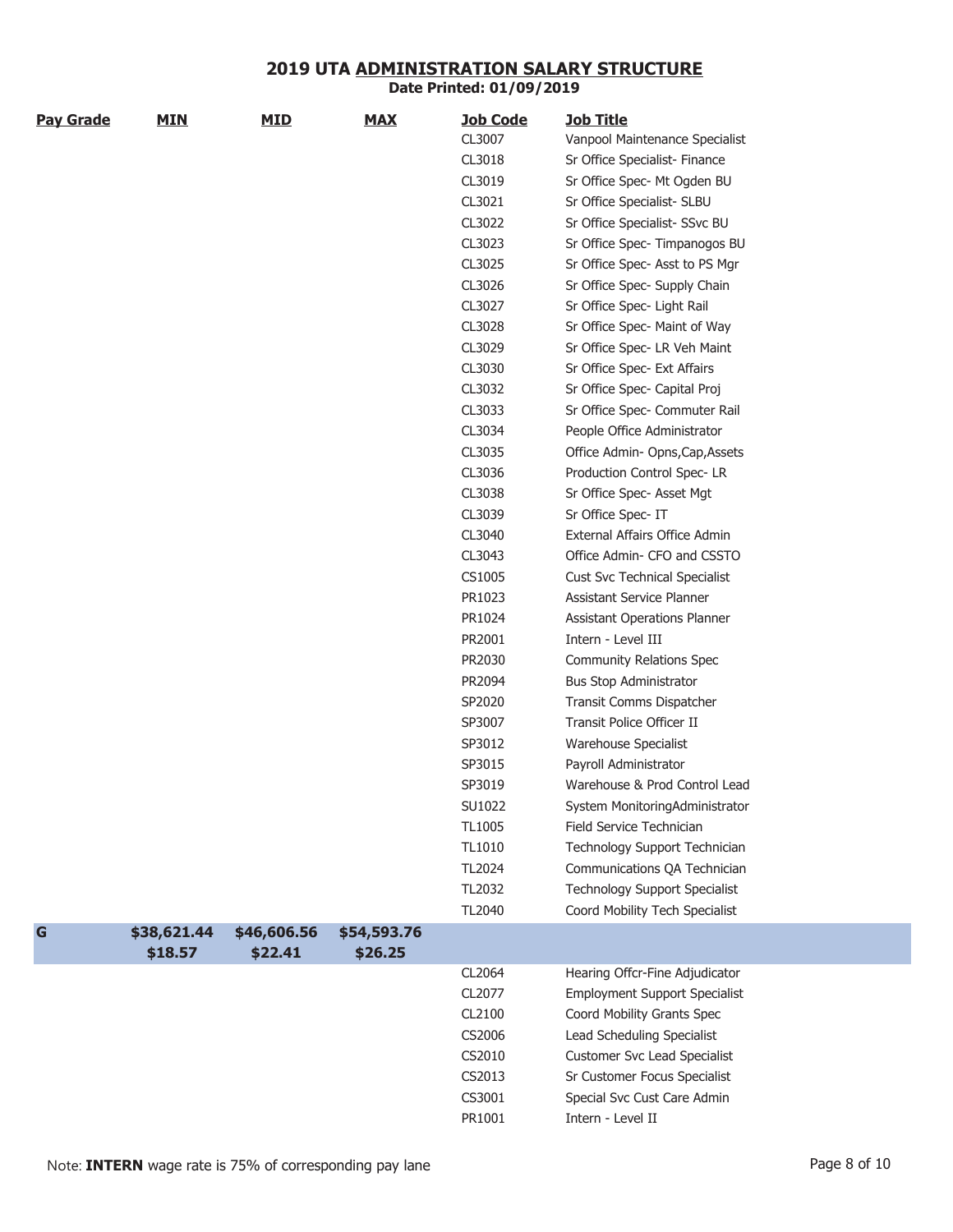| <b>Pay Grade</b> | <b>MIN</b>  | <b>MID</b>  | <b>MAX</b>  | <b>Job Code</b> | <b>Job Title</b>                      |
|------------------|-------------|-------------|-------------|-----------------|---------------------------------------|
|                  |             |             |             | PR1008          | Pass Sales Representative             |
|                  |             |             |             | PR1015          | Strategic Planner I                   |
|                  |             |             |             | PR1034          | EnvSteward&Sustain Planner I          |
|                  |             |             |             | PR1035          | Proj Development Planner I            |
|                  |             |             |             | SP2012          | Transit Police Officer I              |
|                  |             |             |             | SP2017          | <b>Property Specialist</b>            |
|                  |             |             |             | SP2021          | Transit Comms Dispatch-Trainee        |
|                  |             |             |             | SP2022          | <b>Transit Police Officer Trainee</b> |
|                  |             |             |             | TL2045          | Video Security Technician             |
| F                | \$34,690.24 | \$41,408.64 | \$48,124.96 |                 |                                       |
|                  | \$16.68     | \$19.91     | \$23.14     |                 |                                       |
|                  |             |             |             | CL2012          | Facilities Office Specialist          |
|                  |             |             |             | CL2018          | Mobility Center Office Spec           |
|                  |             |             |             | CL2026          | Real Estate Office Specialist         |
|                  |             |             |             | CL2070          | Commuter Rail Office Spec             |
|                  |             |             |             | CL2073          | HR Office Specialist                  |
|                  |             |             |             | CL2078          | Office Specialist                     |
|                  |             |             |             | CL2079          | Rail Office Specialist                |
|                  |             |             |             | CL2081          | Paratransit Eligibility Spec          |
|                  |             |             |             | CL2084          | Public Safety Ofc Specialist          |
|                  |             |             |             | CL2085          | Maint Support Office Spec             |
|                  |             |             |             | CL2086          | Maintenance Office Specialist         |
|                  |             |             |             | CL2087          | Office Specialist-SSvc BU             |
|                  |             |             |             | CL2089          | Vanpool Maint Ofc Specialist          |
|                  |             |             |             | CL2096          | Rideshare Customer Accts Spec         |
|                  |             |             |             | CL2098          | Customer Svc Office Specialist        |
|                  |             |             |             | CL2099          | Benefits&Compliance Specialist        |
|                  |             |             |             | CL2101          | SS Cust Care&Sched Office Spec        |
|                  |             |             |             | CL3011          | Vanpool Support Specialist            |
|                  |             |             |             | CS2003          | <b>Customer Relations Specialist</b>  |
|                  |             |             |             | CS2008          | Paratransit Scheduling Splist         |
|                  |             |             |             | CS2009          | <b>Customer Focus Specialist</b>      |
|                  |             |             |             | CS2011          | Cust Comms & Social Media Spec        |
|                  |             |             |             | PR1002          | Intern - Level I                      |
|                  |             |             |             | PR1027          | PublicSafety Records-Data Spec        |
|                  |             |             |             | PR1031          | Recovery Adjuster                     |
| E                | \$31,387.20 | \$37,084.32 | \$42,781.44 |                 |                                       |
|                  | \$15.09     | \$17.83     | \$20.57     |                 |                                       |
|                  |             |             |             | CL1016          | <b>Talent Acquisition Assistant</b>   |
|                  |             |             |             | CL1018          | <b>Administrative Services Asst</b>   |
|                  |             |             |             | CL1019          | HR Administrative Svcs Clerk          |
|                  |             |             |             | CL2028          | Receptionist- Accounting Clerk        |
|                  |             |             |             | CL2083          | Accts Payable-Receivable Coord        |
|                  |             |             |             | CR1901          | Intern- Diesel Tech                   |
|                  |             |             |             | CS1008          | Items Recovery Specialist             |
|                  |             |             |             | CS1010          | Sr Contact Center Agent               |
|                  |             |             |             | SP1017          | Fare Inspection Officer               |
|                  |             |             |             | SP1020          | System Monitor Data Specialist        |